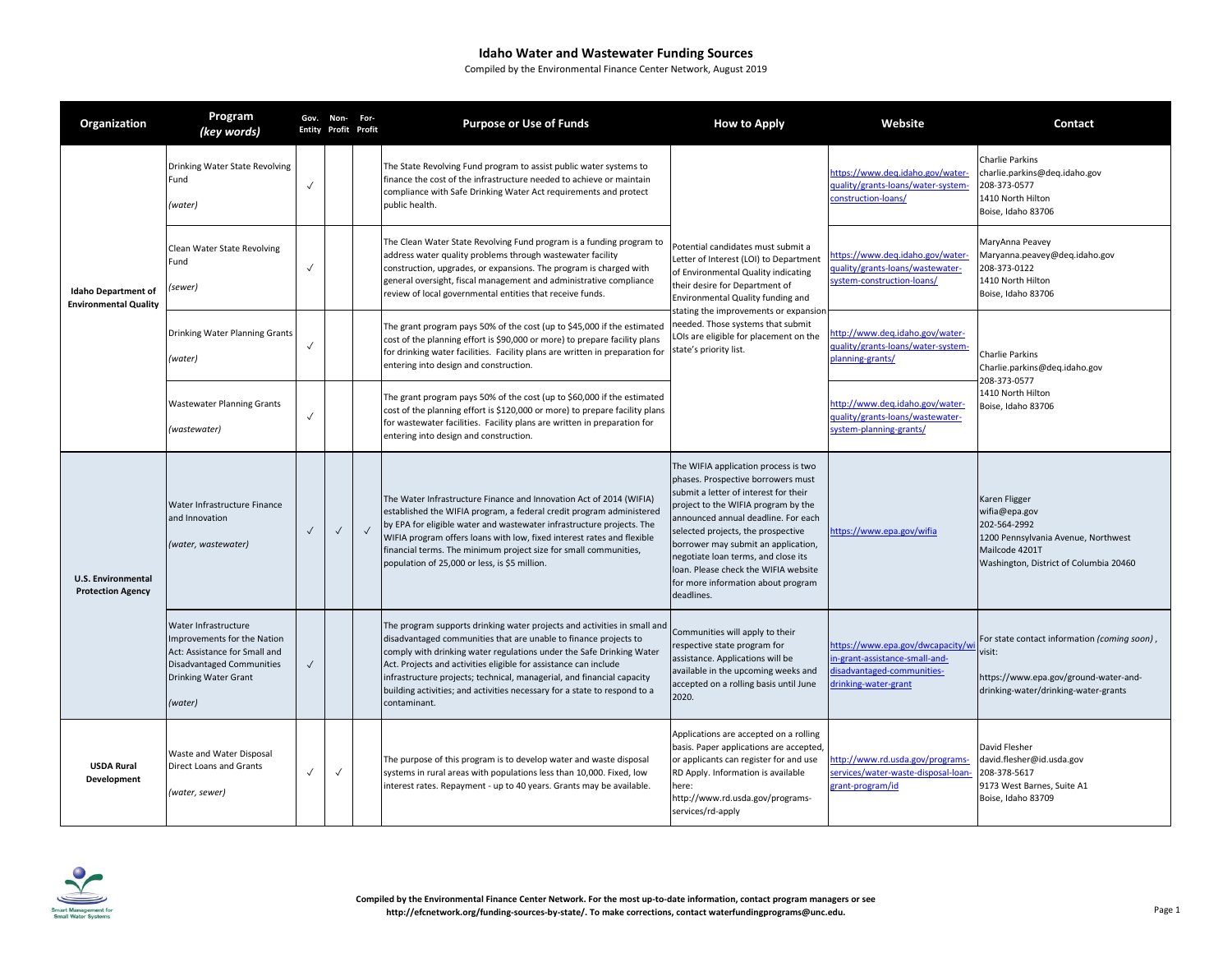| Organization                           | Program<br>(key words)                                                                                          |              | Gov. Non- For- | <b>Entity Profit Profit</b> | <b>Purpose or Use of Funds</b>                                                                                                                                                                                                                                                                                                                                                                                                          | <b>How to Apply</b>                                                                                                                                                                                                                | Website                                                                                                                       | Contact                                                                                                                                 |
|----------------------------------------|-----------------------------------------------------------------------------------------------------------------|--------------|----------------|-----------------------------|-----------------------------------------------------------------------------------------------------------------------------------------------------------------------------------------------------------------------------------------------------------------------------------------------------------------------------------------------------------------------------------------------------------------------------------------|------------------------------------------------------------------------------------------------------------------------------------------------------------------------------------------------------------------------------------|-------------------------------------------------------------------------------------------------------------------------------|-----------------------------------------------------------------------------------------------------------------------------------------|
| <b>USDA Rural</b><br>Development       | Water and Waste Disposal<br>Guaranteed Loan Program<br>(water, sewer)                                           | $\checkmark$ | $\checkmark$   |                             | The purpose of this program is to provide a loan guarantee for the<br>construction or improvement of water and waste disposal projects<br>serving the financially needed communities of rural areas. This is<br>achieved through bolstering existing private credit structure through the<br>guarantee of quality loans. Guarantees up to 90% available to eligible<br>lenders.                                                         | Applications are accepted on a rolling<br>basis. Paper applications are accepted,<br>or applicants can register for and use<br>RD Apply. Information is available<br>ere:<br>-1ttp://www.rd.usda.gov/programs<br>services/rd-apply | http://www.rd.usda.gov/programs-<br>services/water-waste-disposal-loan-<br>guarantees/id                                      | Noel LaRoque<br>noel.laroque@usda.gov<br>208-378-5619<br>9173 West Barnes, Suite A1<br>Boise, Idaho 83709                               |
|                                        | Water and Waste Disposal<br>Predevelopment Planning<br>Grants<br>(water, wastewater)                            | $\checkmark$ | $\checkmark$   |                             | This program assists low-income communities with initial planning and<br>development of an application for USDA Rural Development Water and<br>Waste Disposal direct loan/grant and loan guarantee programs. The<br>maximum is \$30,000 or 75% of the predevelopment planning costs.                                                                                                                                                    |                                                                                                                                                                                                                                    | http://www.rd.usda.gov/programs-<br>services/water-waste-disposal-<br>predevelopment-planning-grants/id                       |                                                                                                                                         |
|                                        | <b>Emergency Community Water</b><br>Assistance Grants<br>(water)                                                | $\checkmark$ | $\checkmark$   |                             | This grant program is designed to assist rural communities that have<br>experienced a significant decline in quantity or quality of drinking water<br>due to an emergency, or in which such decline is considered imminent,<br>to obtain or maintain adequate quantities of water that meets the<br>standards set by the Safe Drinking Water Act.                                                                                       |                                                                                                                                                                                                                                    | http://www.rd.usda.gov/programs<br>services/emergency-community-<br>water-assistance-grants/id                                |                                                                                                                                         |
|                                        | <b>Special Evaluation Assistance</b><br>for Rural Communities and<br>Households (SEARCH)<br>(water, wastewater) | $\checkmark$ | $\checkmark$   |                             | This program helps very small, financially distressed rural communities<br>with predevelopment feasibility studies, design assistance, and technical<br>assistance on proposed water and waste disposal projects. The service<br>area must have a median household income below the poverty line or<br>less than 80 percent of the statewide non-metropolitan median<br>household income and the population for eligibility is 2,500.   | Applications are accepted on a rolling<br>basis. Paper applications are accepted<br>or applicants can register for and use<br>RD Apply. Information is available<br>here:<br>http://www.rd.usda.gov/programs-<br>services/rd-apply | http://www.rd.usda.gov/programs-<br>services/search-special-evaluation-<br>assistance-rural-communities-and-<br>households/id |                                                                                                                                         |
|                                        | Water and Waste Disposal<br>Revolving Fund<br>(water, wastewater)                                               |              | $\checkmark$   |                             | This program helps qualified nonprofits create revolving loan funds that<br>can provide financing to extend and improve water and waste disposal<br>systems in rural areas.                                                                                                                                                                                                                                                             | Contact the Rural Development<br>program specialist in your state or see<br>contact information.                                                                                                                                   | https://www.rd.usda.gov/programs<br>services/water-waste-disposal-<br>evolving-loan-funds/id                                  | Derek Jones<br>derek.jones@wdc.usda.gov<br>202-720-9640<br>1400 Independence Avenue Southwest<br>Washington, District of Columbia 20250 |
|                                        | <b>Business and Industry</b><br>Guaranteed Loan<br>(small business)                                             | $\checkmark$ | $\checkmark$   | $\sqrt{ }$                  | This program improves the economic health of rural communities by<br>increasing access to business capital through loan guarantees that<br>enable commercial lenders to provide affordable financing for<br>businesses in eligible rural areas. Lenders such as federal or state-<br>chartered banks, savings and loans, farm credit banks, and credit unions<br>can apply for the program. Businesses can qualify for loan guarantees. | Applications are accepted on a rolling<br>basis and can be sent via mail. Contact<br>your local state office to apply.                                                                                                             | https://www.rd.usda.gov/programs-<br>services/business-industry-loan-<br>guarantees/id                                        | Daryl Moser<br>daryl.moser@usda.gov<br>208-378-5615<br>9173 West Barnes, Suite A1<br>Boise, Idaho 83709                                 |
| <b>Idaho Department of</b><br>Commerce | <b>Community Development Block</b><br>Grant Program (CDBG)<br>(water, sewer)                                    | $\checkmark$ |                |                             | The Idaho Community Development Block Grant program (ICDBG)<br>assists Idaho cities and counties with the development of needed public website. Please address any questions<br>infrastructure. The program is administered by Idaho Department of<br>Commerce, Division of Economic Development, with funds received<br>annually from the U.S. Department of Housing and Urban Development. staffer.                                   | Applications can be accessed on<br>you may have regarding the ICDBG<br>application process to your regional                                                                                                                        | http://commerce.idaho.gov/develor<br>ment-block-grants/                                                                       | Dennis Porter<br>dennis.porter@commerce.idaho.gov<br>208-287-0782<br>700 West State Street, PO Box 83720<br>Boise, Idaho 83720          |

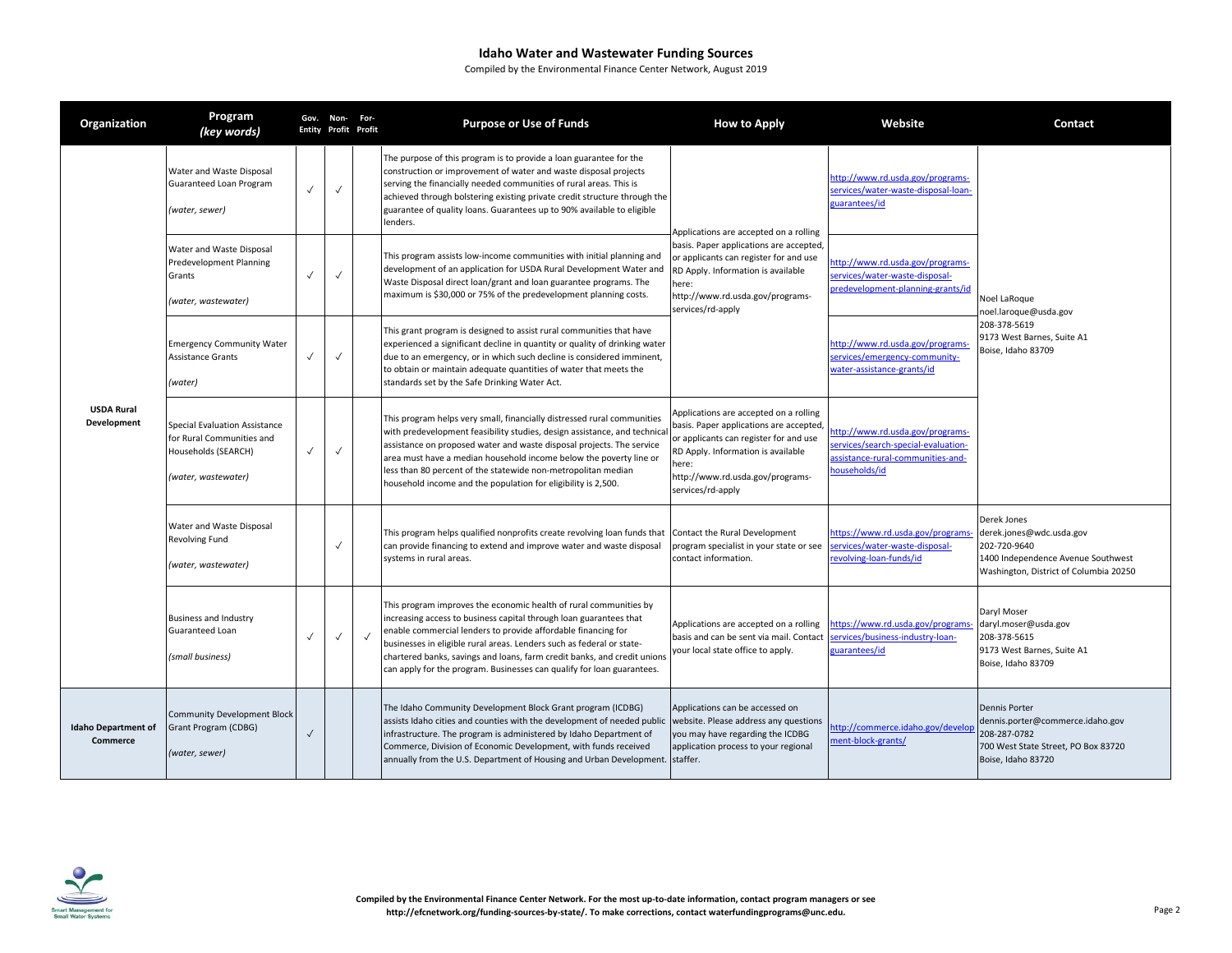| Organization                                                                        | Program<br>(key words)                                                                                                  |              | Gov. Non- For-<br><b>Entity Profit Profit</b> |            | <b>Purpose or Use of Funds</b>                                                                                                                                                                                                                                                                                                                                                                                                                                                                                                                                                    | <b>How to Apply</b>                                                                                                                                                               | Website                                                                   | Contact                                                                                                                              |
|-------------------------------------------------------------------------------------|-------------------------------------------------------------------------------------------------------------------------|--------------|-----------------------------------------------|------------|-----------------------------------------------------------------------------------------------------------------------------------------------------------------------------------------------------------------------------------------------------------------------------------------------------------------------------------------------------------------------------------------------------------------------------------------------------------------------------------------------------------------------------------------------------------------------------------|-----------------------------------------------------------------------------------------------------------------------------------------------------------------------------------|---------------------------------------------------------------------------|--------------------------------------------------------------------------------------------------------------------------------------|
| Economic Development (water, sewer)<br>Administration.<br>Department of<br>Commerce | Public Works                                                                                                            |              | $\checkmark$                                  |            | Empowers distressed communities to revitalize, expand, and upgrade<br>their physical infrastructure, and generate or retain long-term, private<br>sector jobs and investment.                                                                                                                                                                                                                                                                                                                                                                                                     | Application packages are available at<br>www.grants.gov. Applications will be                                                                                                     | https://www.eda.gov/funding-                                              | <b>Richard Berndt</b><br>rberndt@eda.gov                                                                                             |
|                                                                                     | Economic Adjustment<br>(water, sewer)                                                                                   | $\checkmark$ | $\checkmark$                                  |            | Assists state and local interests in designing and implementing<br>strategies to adjust or bring about change to an economy. The program<br>focuses on areas that have experienced or are under threat of serious<br>structural damage to the underlying economic base.                                                                                                                                                                                                                                                                                                           | accepted on an ongoing basis until the<br>publication of a new EDA Programs<br>Federal Funding Opportunity.                                                                       | opportunities/                                                            | 206-220-7682<br>915 Second Avenue, Room 1890<br>Seattle, Washington 98174                                                            |
| <b>National Rural Water</b><br><b>Association</b>                                   | NRWA Revolving Loan Fund<br>(water, wastewater)                                                                         | $\checkmark$ | $\checkmark$                                  |            | The Rural Water Loan Fund (RWLF) is a funding program specifically<br>designed to meet the unique needs of small water and wastewater<br>utilities. The RWLF provides low-cost loans for short-term repair costs,<br>small capital projects, or pre-development costs associated with larger<br>projects. The RWLF was established through a grant from the<br>USDA/Rural Utilities Service, and repaid funds used to replenish the<br>fund and make new loans.                                                                                                                   | Applications can be accessed on<br>website and be sent by mail or e-mail.                                                                                                         | http://nrwa.org/initiatives/revolving<br>oan-fund/                        | <b>Shelley Roberts</b><br>sroberts@idahoruralwater.com<br>208-343-7001<br>6065 West Corporal Lane<br>Boise, Idaho 83704              |
| <b>Rural Community</b><br><b>Assistance Partnership</b><br>(RCAP)                   | <b>Rural Community Assistance</b><br>Corporation (RCAC)<br>Environmental Infrastructure<br>Loans<br>(water, wastewater) | $\checkmark$ | $\checkmark$                                  |            | RCAC provides loans to finance water and waste facility projects. RCAC's Applications can be accessed on the<br>loan programs are unique - they provide the early funds that small<br>rural communities need to determine feasibility and pay pre-<br>development costs prior to receiving state and federal program funding. accepted on a rolling basis.                                                                                                                                                                                                                        | website and sent to the loan officer<br>serving your state. Applications are                                                                                                      | http://www.rcac.org/lending/enviro<br>nmental-loans/                      | Darryl English<br>denglish@rcac.org<br>480-265-8684<br>3120 Freeboard Drive, Suite 201<br>West Sacramento, California 95691          |
| CoBank                                                                              | Rural Water and Wastewater<br>Lending<br>(water, wastewater)                                                            | $\checkmark$ | $\checkmark$                                  | $\sqrt{ }$ | CoBank works with rural water and wastewater not-for-profit systems,<br>municipalities, and investor-owned utility companies to provide interim<br>and bridge financing, refinance of existing debt, term loans for system<br>upgrades, and lines of credit.                                                                                                                                                                                                                                                                                                                      | Applications are accepted<br>continuously. To apply, complete an<br>online Loan Request Form at:<br>www.cobank.com/h2oloan                                                        | http://www.cobank.com/About-<br>CoBank/Industries-We-<br>Serve/Water.aspx | <b>Bentley Hodges</b><br>bhodges@cobank.com<br>303-793-2139<br>6340 South Fiddlers Green Circle<br>Greenwood Village, Colorado 80111 |
| <b>Live Oak Bank</b>                                                                | Water and Environmental<br>Programs<br>(water, wastewater)                                                              | $\checkmark$ | $\checkmark$                                  | $\sqrt{ }$ | While safe drinking water, reliable wastewater and waste disposal are<br>essential to a healthy and thriving community, projects like replacing<br>water distribution lines, construction of a new wastewater facility, or<br>tank rehabilitation or installation can be burdensome and expensive for<br>a rural community. However, Live Oak Bank's speed, efficiency and up<br>to 40-year fixed rate financing for water, waste and storm water for<br>rural and unincorporated communities enable communities to get<br>projects started faster and help make them affordable. | Contact the program specialist to<br>apply.                                                                                                                                       | https://www.liveoakbank.com/sma<br>business-loans/                        | Matt Peeler<br>matt.peeler@liveoak.bank<br>910-790-5867<br>1741 Tiburon Drive<br>Wilmington, North Carolina 28403                    |
| <b>US Army Corp of</b><br><b>Engineers</b>                                          | Section 595 -<br>Water/Wastewater<br>Improvements<br>(water)                                                            | $\checkmark$ |                                               |            | Section 595 of the Water Resources Development Act of 1999, as<br>amended provides authority for the Corps to provide design and<br>construction assistance. This assistance is to non-federal interests in<br>rural Montana, Idaho and Nevada for water-related environmental<br>infrastructure and resources protection and development projects.                                                                                                                                                                                                                               | Send a letter of interest (LOI) to the<br>Corps stating the problem, potential<br>solution, and general understanding<br>that this program is a 75/25<br>reimbursable cost-share. | www.nww.usace.army.mil                                                    | Karen Kelly<br>karen.l.kelly@usace.army.mil<br>509-527-7248<br>201 North 3rd Avenue<br>Walla Walla, Washington 99362                 |

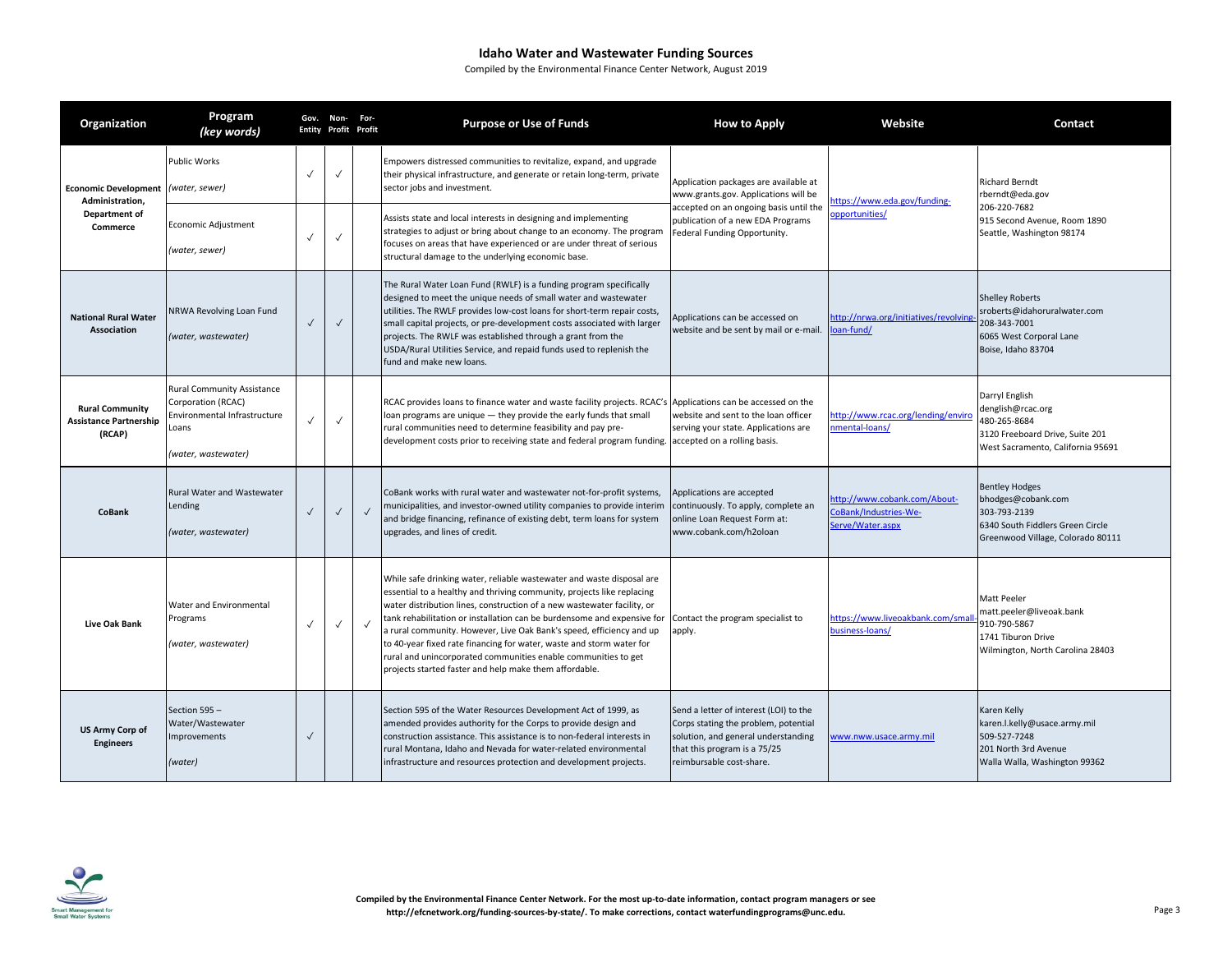| Organization                                                       | Program<br>(key words)                                                                      |              | Gov. Non- For-<br><b>Entity Profit Profit</b> | <b>Purpose or Use of Funds</b>                                                                                                                                                                                                                                                                                                                                                                                                                                                                                                                                         | <b>How to Apply</b>                                                                                                                                                                                    | Website                                                       | <b>Contact</b>                                                                                                                                                                                                   |
|--------------------------------------------------------------------|---------------------------------------------------------------------------------------------|--------------|-----------------------------------------------|------------------------------------------------------------------------------------------------------------------------------------------------------------------------------------------------------------------------------------------------------------------------------------------------------------------------------------------------------------------------------------------------------------------------------------------------------------------------------------------------------------------------------------------------------------------------|--------------------------------------------------------------------------------------------------------------------------------------------------------------------------------------------------------|---------------------------------------------------------------|------------------------------------------------------------------------------------------------------------------------------------------------------------------------------------------------------------------|
| <b>US Department of the</b><br>Interior - Bureau of<br>Reclamation | WaterSMART Grants: Water &<br><b>Energy Efficiency Grants</b><br>(water, energy efficiency) | $\checkmark$ |                                               | Through Water and Energy Efficiency Grants, Reclamation provides<br>50/50 cost share funding to irrigation and water districts, tribes, states<br>and other entities with water or power delivery authority. Projects<br>should seek to conserve and use water more efficiently, increase the<br>production of hydropower; mitigate conflict risk in areas at high risk of<br>future water conflict; and accomplish other benefits that contribute to<br>water supply reliability in the western United States.                                                        | <b>Funding Opportunity Announcement</b><br>anticipated to be posted to grants.gov<br>in January 2019.                                                                                                  | https://www.usbr.gov/watersmart/<br>weeg/index.html           | Josh German<br>jgerman@usbr.gov                                                                                                                                                                                  |
|                                                                    | WaterSMART Grants: Small-<br><b>Scale Efficiency Projects</b><br>(water efficiency)         | $\checkmark$ |                                               | Through Small-Scale Water Efficiency Projects, Reclamation provides<br>50/50 cost share funding to irrigation and water districts, tribes, states<br>and other entities with water or power delivery authority. Projects<br>support small-scale water management efforts (up to \$75,000 in<br>Federal funding for each project) that have been identified through<br>previous planning efforts. Reclamation has developed a streamlined<br>selection and review process to reflect the small-scale nature of these<br>projects.                                       | <b>Funding Opportunity Announcement</b><br>(BOR-DO-19-F005) was posted to<br>grants.gov in January 2019. Proposals<br>will be accepted until the application<br>submission deadline of April 24, 2019. | https://www.usbr.gov/watersmart/s<br>wep/index.html           | 303-445-2839<br>nr.<br><b>Robin Graber</b><br>rgraber@usbr.gov<br>303-445-2764<br>Building 67 (84-51000)<br>P.O. Box 25007<br>Denver, Colorado 80225                                                             |
|                                                                    | WaterSMART Grants: Water<br>Marketing<br>(water marketing)                                  | $\checkmark$ |                                               | Through Water Marketing Strategy grants Reclamation provides 50/50<br>cost share funding to irrigation and water districts, tribes, states and<br>other entities with water or power delivery authority. These grants<br>provide meaningful support for entities exploring actions that can be<br>taken to develop or facilitate water marketing. Under this funding<br>opportunity applicants will be invited to conduct planning activities to<br>develop a water marketing strategy to establish or expand water<br>markets or water marketing transactions.        | <b>Funding Opportunity Announcement</b><br>anticipated to be posted to grants.gov<br>in February 2019.                                                                                                 | https://www.usbr.gov/watersmart/<br>watermarketing/index.html |                                                                                                                                                                                                                  |
|                                                                    | Title XVI Water Reclamation &<br>Reuse Program<br>(water, wastewater)                       | $\checkmark$ |                                               | Title XVI is Reclamation's water recycling and reuse program.<br>Reclamation works with non-Federal partners to identify and investigate In FY 2019, Reclamation will be<br>opportunities to reclaim and reuse wastewaters and impaired ground<br>and surface water in the 17 Western states and Hawaii. Entities with<br>Congressionally authorized projects or that are eligible under section<br>4009(c) of the Water Infrastructure Improvements for the Nation Act<br>(WIIN) may seek competitive, cost-shared funding to plan, design and<br>construct projects. | offering funding under the Title XVI<br>Program for research, planning,<br>design, and construction of<br>congressionally authorized or WIIN<br>Title XVI Projects.                                    | http://www.usbr.gov/watersmart/ti<br>le/index.html            | Amanda Erath<br>aerath@usbr.gov<br>303-445-2766<br>Building 67 (84-51000)<br>P.O. Box 25007<br>Denver, Colorado 80225<br>For regional specific contact:<br>http://www.usbr.gov/watersmart/title/contacts<br>html |
|                                                                    | Drought Response Program:<br>Drought Resiliency Projects<br>(water, drought)                | $\checkmark$ |                                               | Through the Drought Response Program, Reclamation provides 50/50<br>cost share funding to irrigation and water districts, tribes, states and<br>other entities with water or power delivery authority. Projects should<br>increase the reliability of water supplies; improve water management;<br>and provide benefits for fish, wildlife, and the environment to mitigate<br>impacts caused by drought.                                                                                                                                                              | <b>Funding Opportunity Announcement</b><br>(BOR-DO-19-F003) was posted to<br>grants.gov on January 24, 2019, and<br>will close on March 27, 2019.                                                      | http://www.usbr.gov/drought                                   | Darion Mayhorn<br>dmayhorn@usbr.gov<br>303-445-3121<br>Building 67 (84-51000)<br>PO Box 25007<br>Denver, Colorado 80225                                                                                          |